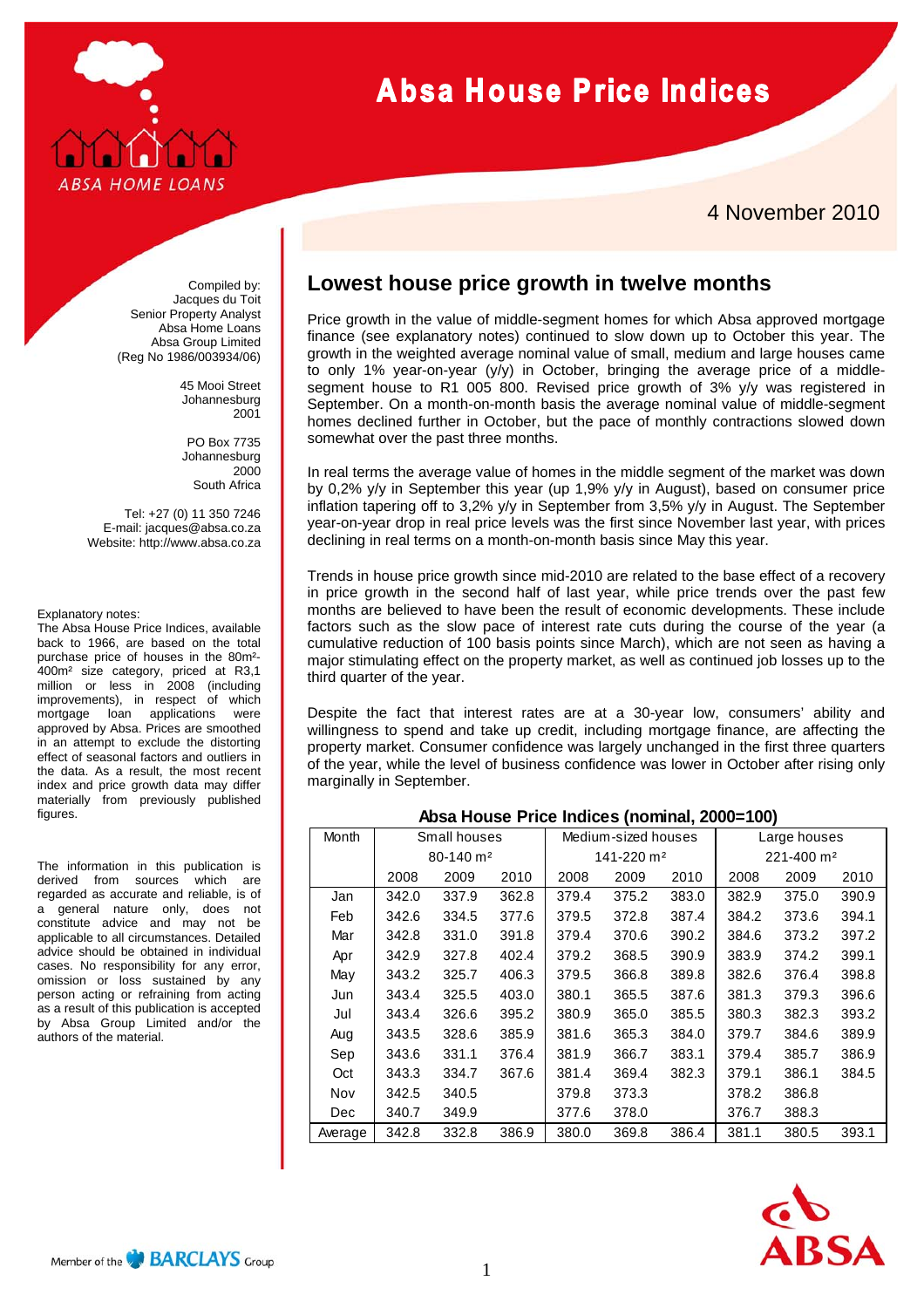The average nominal value of **small houses** (80m²-140m²) increased by 9,8% y/y in October 2010, down from a revised 13,7% y/y in September, which brought the average price to about R732 200 in October. The average real value of a small house was up by 10,1% y/y in September, after rising by 13,5% y/y in August.

In the segment of **medium-sized houses** (141m²-220m²) the average nominal value of a home was up by 3,5% y/y in October after increasing by a revised 4,5% y/y in September. This brought the price in this category of housing to around R955 200 in October. Real price growth of 1,2% y/y was recorded in September, down from 1,6% y/y in the preceding month of August.

In the category of **large houses** (221m²-400m²) the average nominal price level dropped by 0,4% y/y in October – the first such decline since June 2009. This year-on-year deflation came after a relatively small price rise of only 0,3% y/y occurred in September. The average value of a large house was around R1,4 million in nominal terms in October. In real terms the average price in the large segment was down by 2,8% y/y in September, after declining by 2% y/y in August.

The nominal value of middle-segment homes increased by an average of 8,3% y/y in the period January to October this year, with real price growth averaging 4,4% y/y between January and September. The real price growth is based on an average headline consumer price inflation rate of 4,5% y/y in the first nine months of the year.

Taking account of house price trends up to October this year, nominal year-on-year price growth of between 7% and 8% can be expected for the full year. Real house price growth for 2010 is projected at between 2,5% and 3,5%, depending on nominal price developments as well as average consumer price inflation for the year.

| Houses of 80m <sup>2</sup> -400m <sup>2</sup> , up to R3,1 million |           |                      |              |                   |           |              |  |  |  |  |  |  |
|--------------------------------------------------------------------|-----------|----------------------|--------------|-------------------|-----------|--------------|--|--|--|--|--|--|
| Category                                                           |           | Nominal y/y % change |              | Real y/y % change |           |              |  |  |  |  |  |  |
| οf                                                                 | September | October              | Year-to-date | August            | September | Year-to-date |  |  |  |  |  |  |
| housing                                                            | 2010      | 2010                 | 2010         | 2010              | 2010      | 2010         |  |  |  |  |  |  |
| Small houses (80m <sup>2</sup> -140m <sup>2</sup> )                | 13.7      | 9.8                  | 17.1         | 13.5              | 10.1      | 12.8         |  |  |  |  |  |  |
| Medium-sized houses (141m <sup>2</sup> -220m <sup>2</sup> )        | 4.5       | 3.5                  | 4.8          | 1.6               | 1.2       | 0.4          |  |  |  |  |  |  |
| Large houses (221m <sup>2</sup> -400m <sup>2</sup> )               | 0.3       | $-0.4$               | 3.7          | $-2.0$            | $-2.8$    | $-0.3$       |  |  |  |  |  |  |

## **Absa House Price Indices**